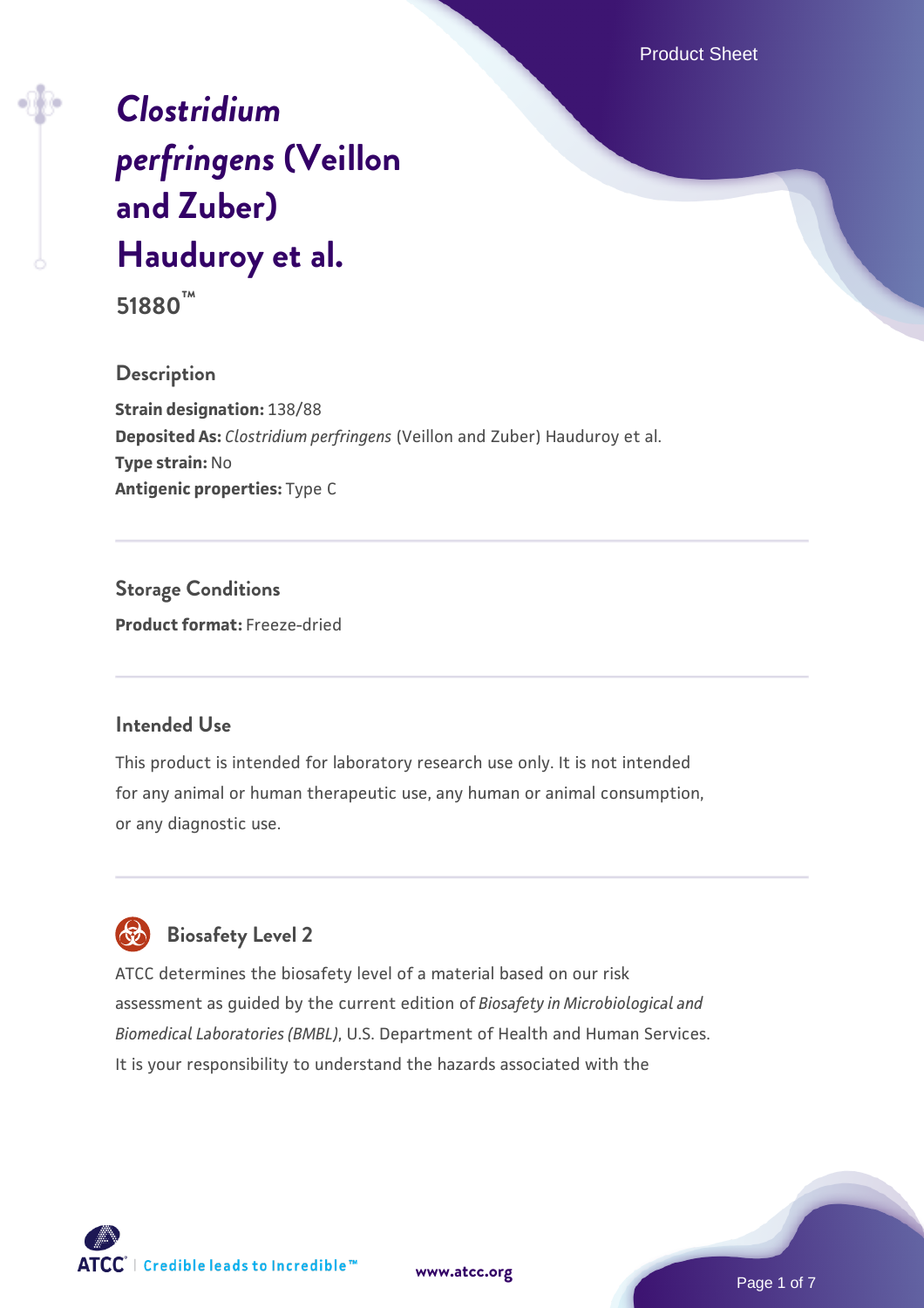material per your organization's policies and procedures as well as any other applicable regulations as enforced by your local or national agencies.

ATCC highly recommends that appropriate personal protective equipment is always used when handling vials. For cultures that require storage in liquid nitrogen, it is important to note that some vials may leak when submersed in liquid nitrogen and will slowly fill with liquid nitrogen. Upon thawing, the conversion of the liquid nitrogen back to its gas phase may result in the vial exploding or blowing off its cap with dangerous force creating flying debris. Unless necessary, ATCC recommends that these cultures be stored in the vapor phase of liquid nitrogen rather than submersed in liquid nitrogen.

## **Certificate of Analysis**

For batch-specific test results, refer to the applicable certificate of analysis that can be found at www.atcc.org.

### **Growth Conditions**

**Medium:**  [ATCC Medium 1053: Reinforced Clostridial medium \(Oxoid CM149\)](https://www.atcc.org/-/media/product-assets/documents/microbial-media-formulations/1/0/5/3/atcc-medium-1053.pdf?rev=3514145cfed14040b8a7a128c5f9ed20) **Temperature:** 37°C **Atmosphere:** Anaerobic

### **Handling Procedures**

1. Open vial according to enclosed instructions.

#### **2. Under anaerobic conditions, withdraw 0.5 ml of #1053/2107 from a single**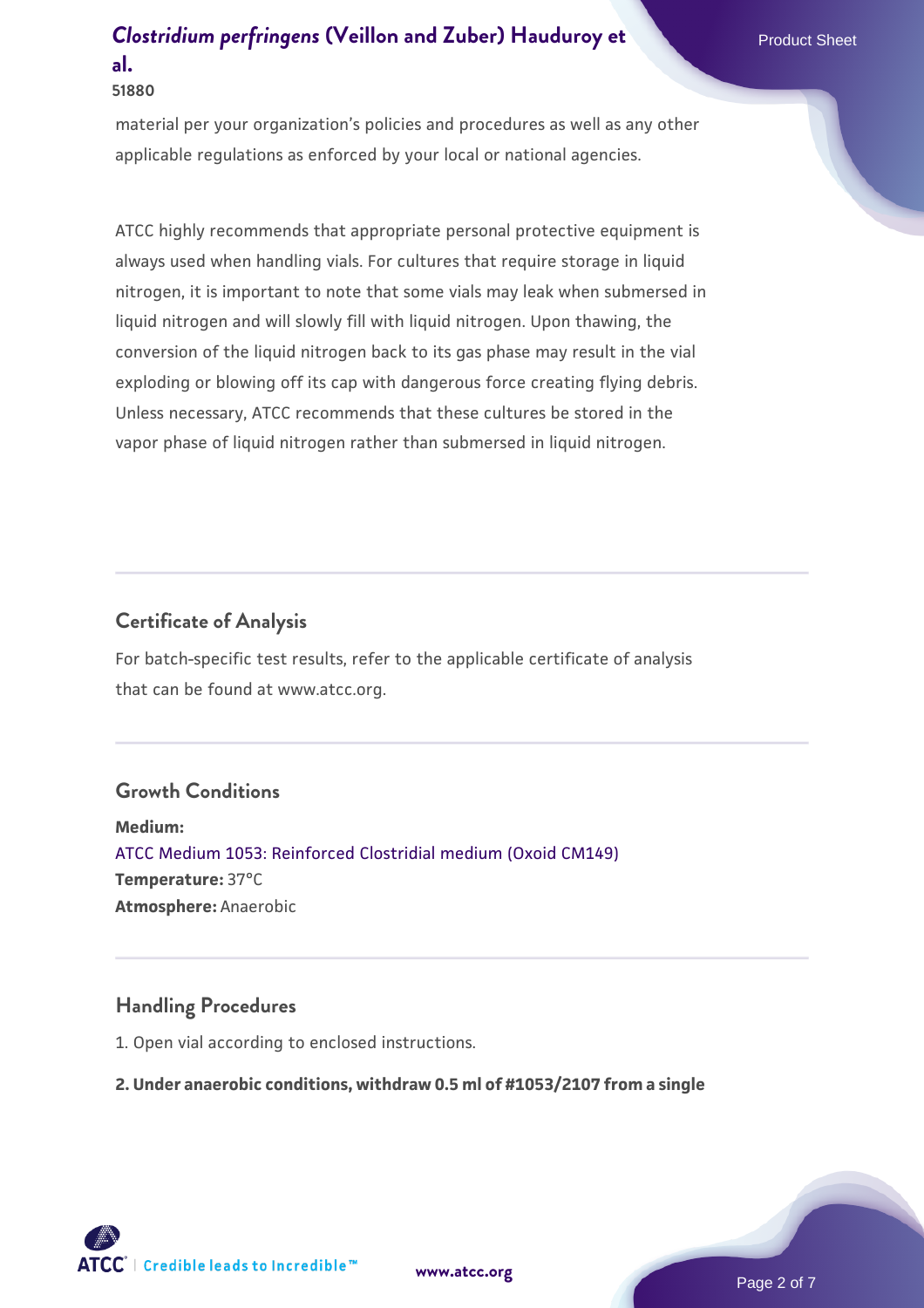**51880**

**test tube (5 to 6 ml) and rehydrate the entire vial contents. Aseptically transfer this aliquot back into the broth tube. Mix well.**

**3. Additional tubes may be inoculated with 0.5 ml each from the suspension. A slant of #1053/2107 may also be inoculated with 0.2 ml. Streak several blood plates to check for colonial morphology and purity.**

4. Incubate tubes under an anaerobic atmosphere at 37°C. Incubate one agar plate anaerobically for colony formation, and one aerobically for aerobic contamination check

#### ANAEROBIC CONDITIONS:

 Anaerobic conditions for transfer may be obtained by either of the following:

· Use of an anaerobic gas chamber, or

· Placement of test tubes under a gassing cannula system hooked to anaerobic gas.

 Anaerobic conditions for incubation may be obtained by any of the following:

· Loose screw caps on test tubes in anaerobic chamber,

· Loose screw caps on test tubes in an activated anaerobic gas pack jar, or

· Use of sterile butyl rubber stoppers on test tubes so that an anaerobic gas headspace is retained.

1. Open vial according to enclosed instructions.

2. Under anaerobic conditions, withdraw 0.5 ml of #1053 from a single test tube (5 to 6 ml) and rehydrate the entire vial contents.

3. Aseptically transfer this aliquot back into the broth tube. Additional tubes may be inoculated with 0.5 ml each from the suspension. A slant of #1053 may also be inoculated with 0.2 ml. Streak several blood plates to check for colonial morphology and purity.

4. Incubate tubes under an anaerobic atmosphere at 37°C. Incubate one agar

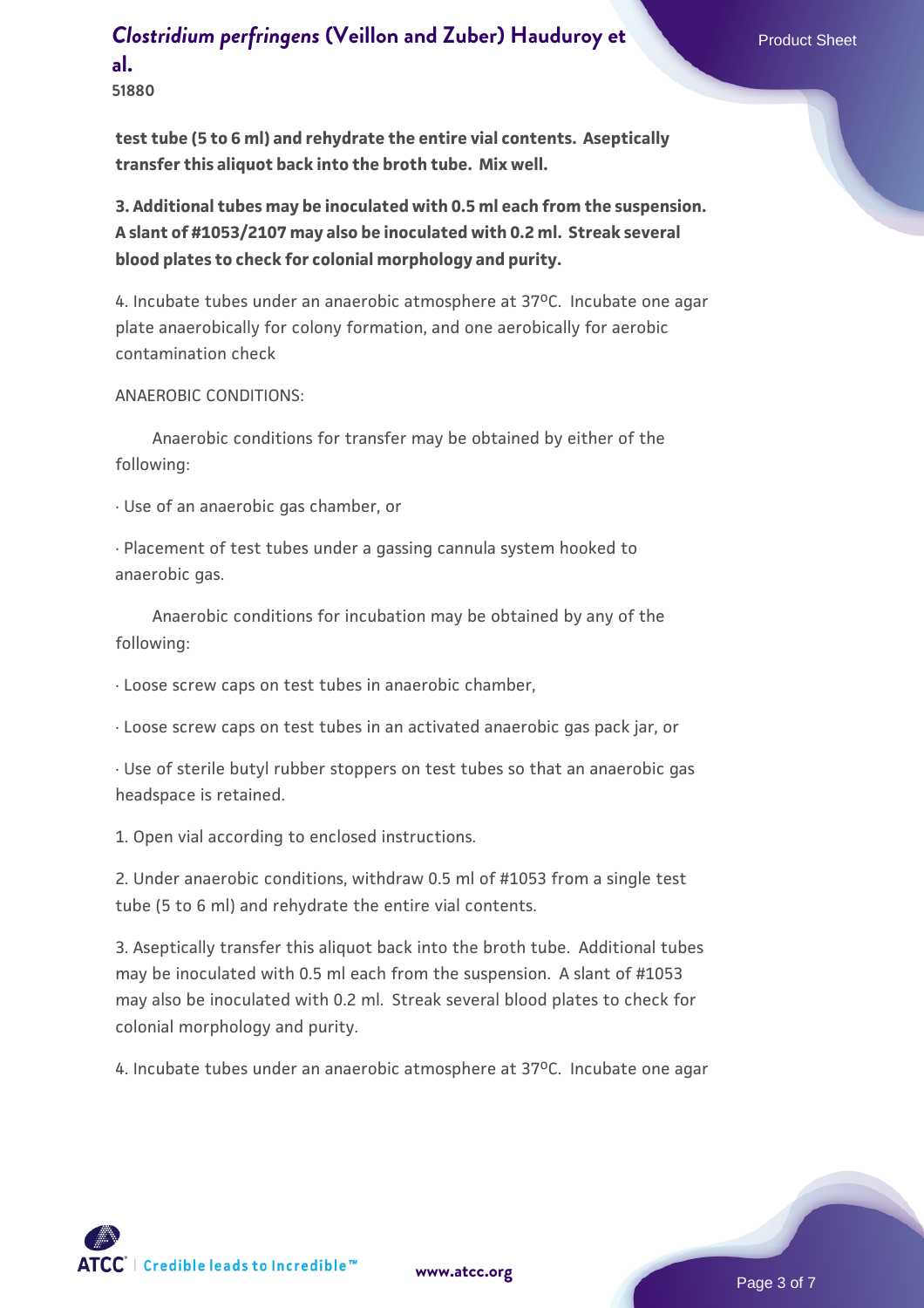**51880**

plate anaerobically for colony formation, and one aerobically for aerobic contamination check.

ANAEROBIC CONDITIONS:

 Anaerobic conditions for transfer may be obtained by either of the following:

· Use of an anaerobic gas chamber, or

· Placement of test tubes under a gassing cannula system

hooked to anaerobic gas.

 Anaerobic conditions for incubation may be obtained by any of the following:

· Loose screw caps on test tubes in anaerobic chamber,

· Loose screw caps on test tubes in an activated anaerobic

gas pack jar, or

· Use of sterile butyl rubber stoppers on test tubes so that

an anaerobic gas headspace is retained.

#### **Notes**

 In 24 to 48 hours, growth is evident by turbidity and gas formation in the broth and by colonies on the anaerobic agar surfaces. No growth should occur on agar plate incubated aerobically. On #260 plates, colonies are circular, low convex with a rhizoid edge and double-zone beta hemolysis.

 Additional information on this culture is available on the ATCC web site at www.atcc.org.

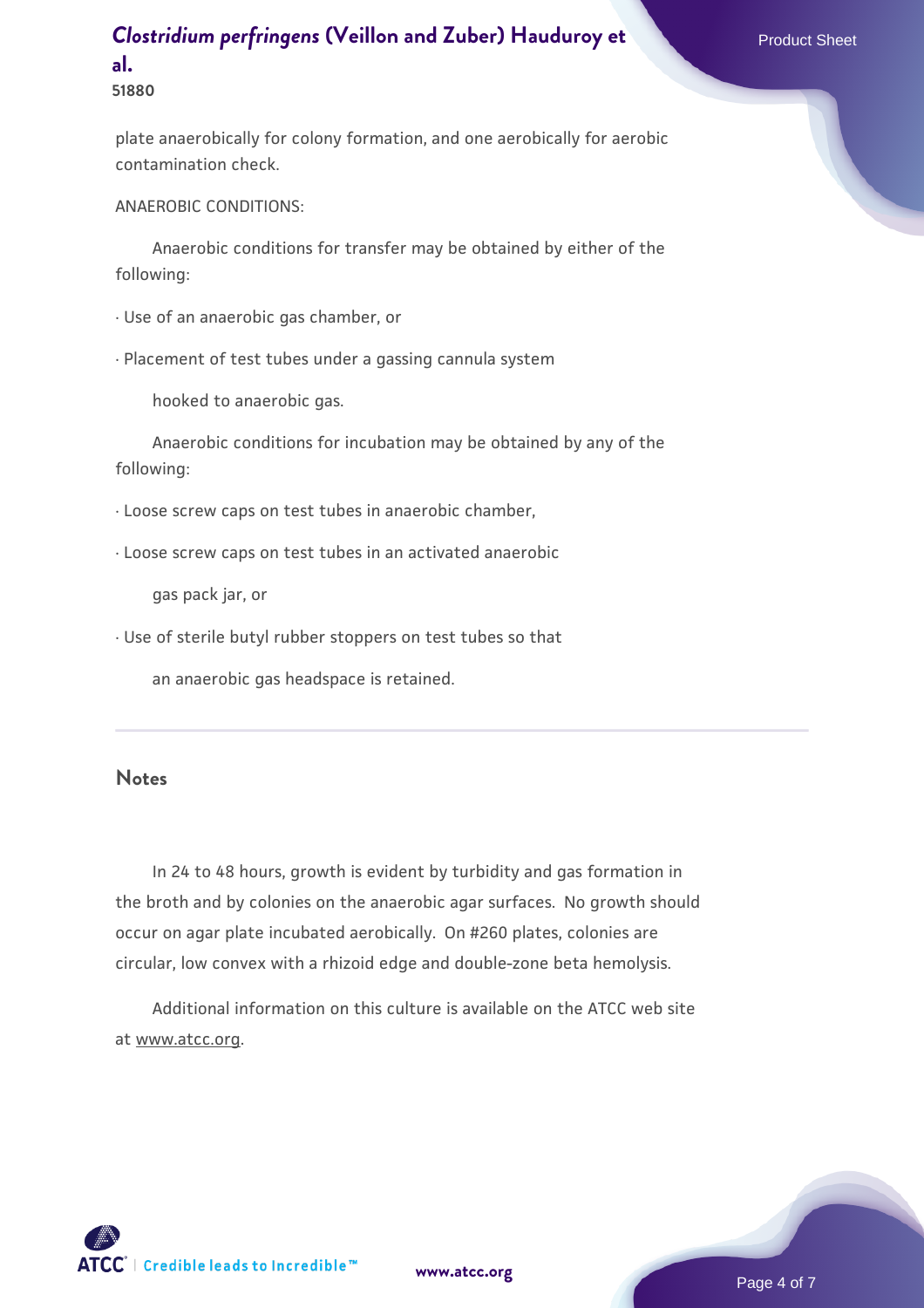### **51880**

Colonies on #260 agar are irregular, flat, undulate and large. No growth should occur on agar plates incubated aerobically.

Additional information on this culture is available on the ATCC<sup>®</sup> web site at www.atcc.org.

### **Material Citation**

If use of this material results in a scientific publication, please cite the material in the following manner: *Clostridium perfringens* (Veillon and Zuber) Hauduroy et al. (ATCC 51880)

### **References**

References and other information relating to this material are available at www.atcc.org.

### **Warranty**

The product is provided 'AS IS' and the viability of ATCC® products is warranted for 30 days from the date of shipment, provided that the customer has stored and handled the product according to the information included on the product information sheet, website, and Certificate of Analysis. For living cultures, ATCC lists the media formulation and reagents that have been found to be effective for the product. While other unspecified media and reagents may also produce satisfactory results, a change in the ATCC and/or depositor-recommended protocols may affect the recovery, growth, and/or function of the product. If an alternative medium formulation or reagent is used, the ATCC warranty for viability is no longer valid. Except as expressly set forth herein, no other warranties of any kind are provided, express or implied, including, but not limited to, any implied

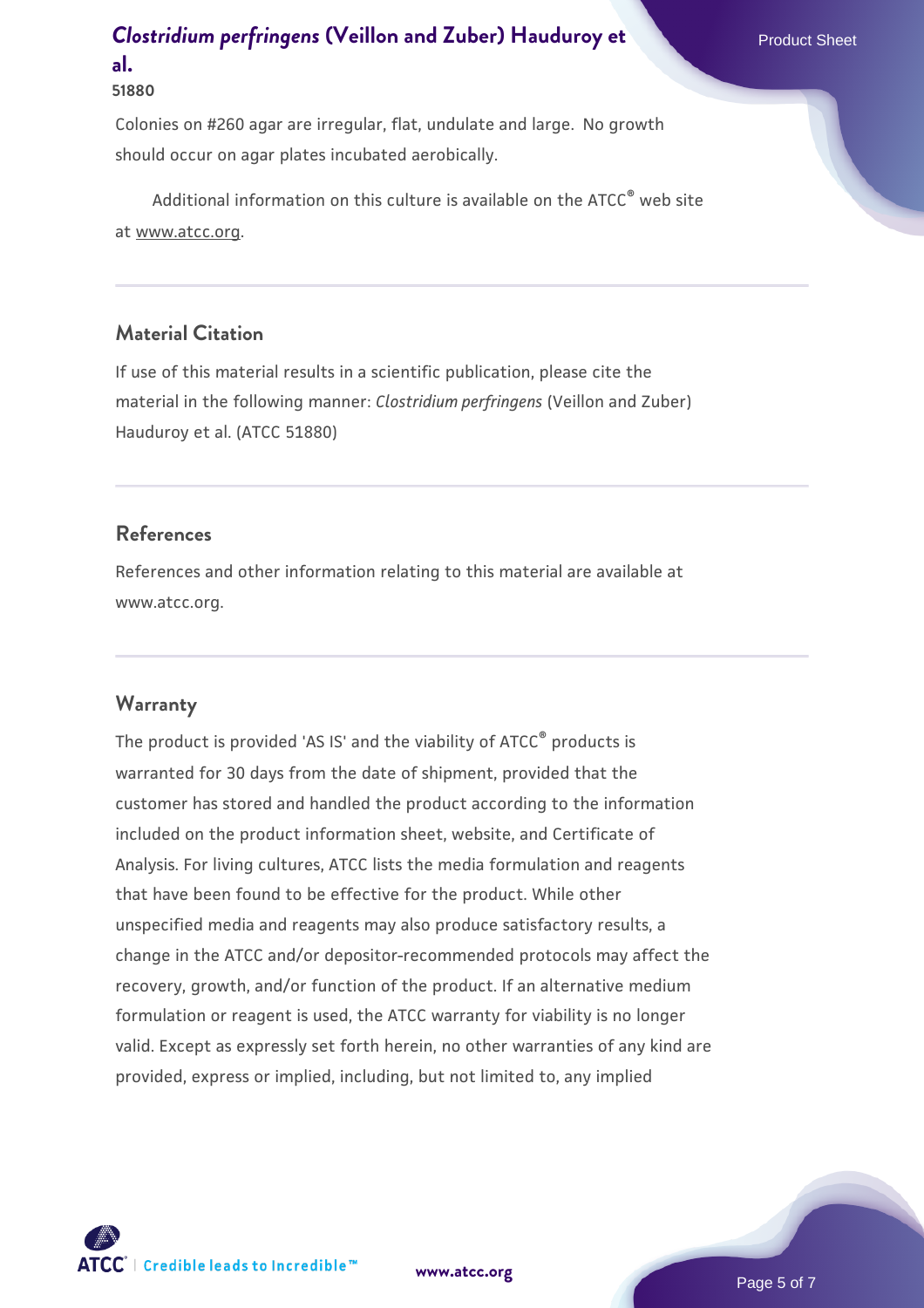#### **51880**

warranties of merchantability, fitness for a particular purpose, manufacture according to cGMP standards, typicality, safety, accuracy, and/or noninfringement.

### **Disclaimers**

This product is intended for laboratory research use only. It is not intended for any animal or human therapeutic use, any human or animal consumption, or any diagnostic use. Any proposed commercial use is prohibited without a license from ATCC.

While ATCC uses reasonable efforts to include accurate and up-to-date information on this product sheet, ATCC makes no warranties or representations as to its accuracy. Citations from scientific literature and patents are provided for informational purposes only. ATCC does not warrant that such information has been confirmed to be accurate or complete and the customer bears the sole responsibility of confirming the accuracy and completeness of any such information.

This product is sent on the condition that the customer is responsible for and assumes all risk and responsibility in connection with the receipt, handling, storage, disposal, and use of the ATCC product including without limitation taking all appropriate safety and handling precautions to minimize health or environmental risk. As a condition of receiving the material, the customer agrees that any activity undertaken with the ATCC product and any progeny or modifications will be conducted in compliance with all applicable laws, regulations, and guidelines. This product is provided 'AS IS' with no representations or warranties whatsoever except as expressly set forth herein and in no event shall ATCC, its parents, subsidiaries, directors, officers, agents, employees, assigns, successors, and affiliates be liable for indirect, special, incidental, or consequential damages of any kind in connection with or arising out of the customer's use of the product. While reasonable effort is made to ensure authenticity and reliability of materials on deposit, ATCC is not liable for damages arising from the misidentification or misrepresentation of such materials.